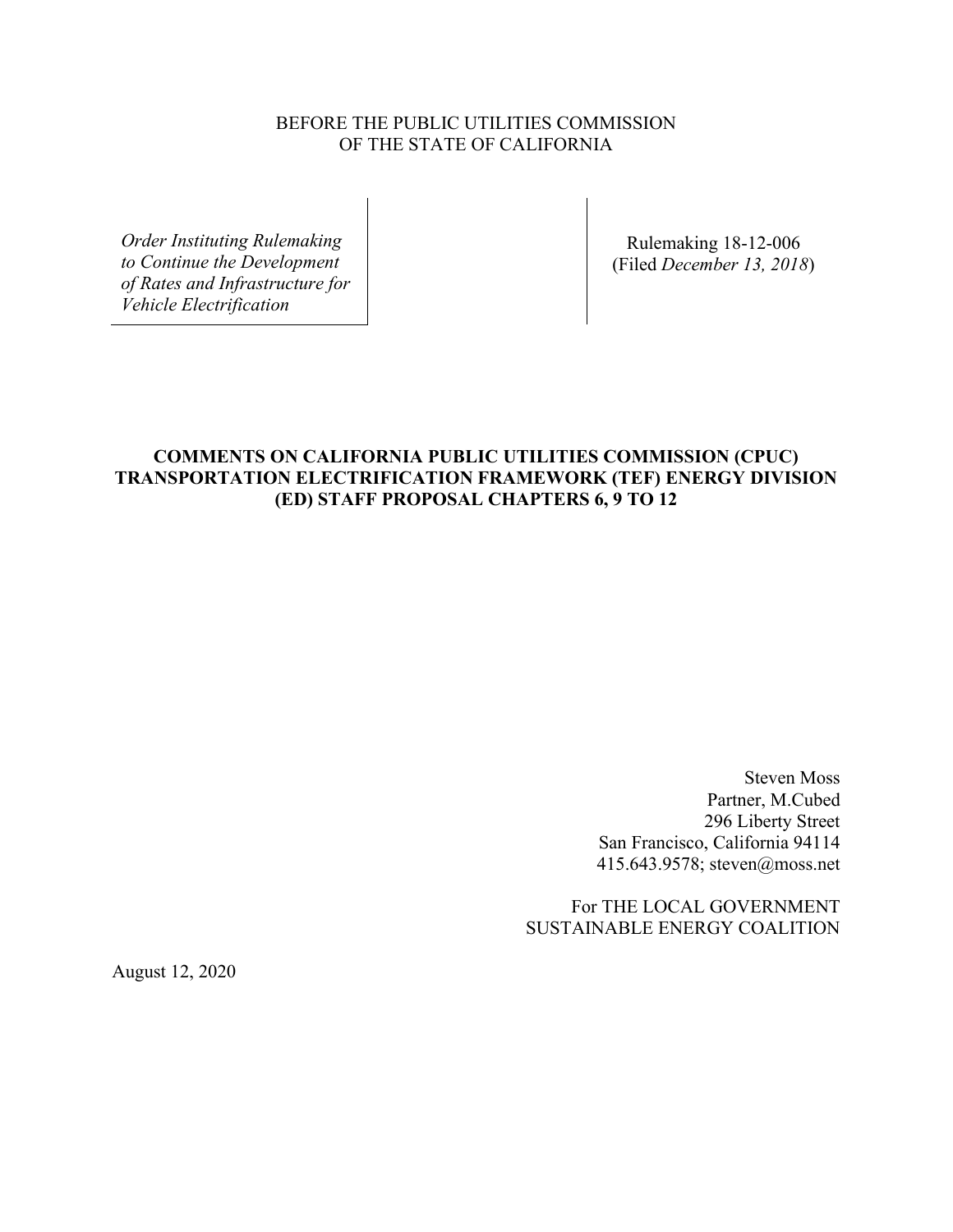## Introduction

 LGSEC represents local governments' (LG) interests, particularly as they relate to advancing an environmentally sustainable, equitable and resilient energy system. LGSEC's membership extends to 14 cities and 23 counties, jurisdictions that collectively govern almost three-quarters of the state's population, reflecting close to two-thirds of California's electricity demands.

 LGs, including community choice aggregators (CCAs), should be treated as "primary partners" in transportation electrification (TE) efforts, alongside state and federal agencies, vehicle manufacturers, and investor- and publicly owned electric utilities. All these entities are critical to expanding access to diverse clean transportation technologies, including in Environmental and Social Justice (ESJ) communities.<sup>1</sup>

LGs' responsibilities span a wide array of key TE elements, including permitting, inspecting, and in some cases, financing vehicle charging infrastructure, supporting shared mobility, planning and paying for public transportation options, and regulating building and land use characteristics, among other duties.<sup>2</sup> LGs are in close relationship with the neighborhoods and communities within their jurisdictions, knowledgeable of their unique characteristics and geographic, economic, demographic, and cultural factors that influence their ability to shift from fossil fueled vehicles to cleaner mobility options.

<sup>&</sup>lt;sup>1</sup>For a discussion of CPUC guidance related to ESJ communities, see

[https://www.cpuc.ca.gov/uploadedFiles/CPUCWebsite/Content/About\\_Us/Organization/Commissioners/Martha\\_Gu](https://www.cpuc.ca.gov/uploadedFiles/CPUCWebsite/Content/About_Us/Organization/Commissioners/Martha_Guzman_Aceves/Env%20and%20Social%20Justice%20ActionPlan_%202019-02-21.docx.pdf) [zman\\_Aceves/Env%20and%20Social%20Justice%20ActionPlan\\_%202019-02-21.docx.pdf](https://www.cpuc.ca.gov/uploadedFiles/CPUCWebsite/Content/About_Us/Organization/Commissioners/Martha_Guzman_Aceves/Env%20and%20Social%20Justice%20ActionPlan_%202019-02-21.docx.pdf) 

<sup>&</sup>lt;sup>2</sup> As with the early stages of photovoltaic deployment, LGs are grappling with how best to approach the siting of vehicle charging infrastructure, with multiple efforts emerging to streamline the process.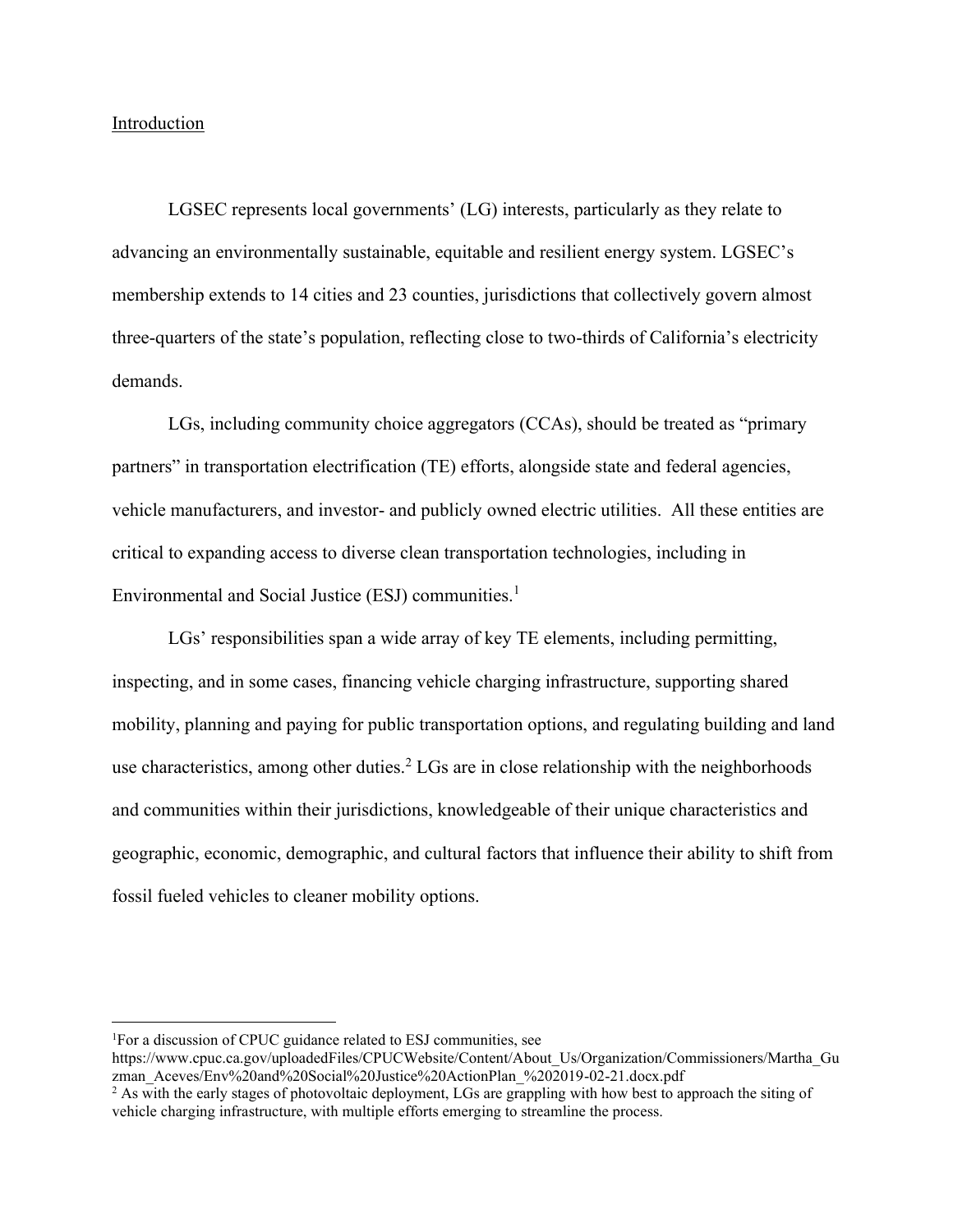## Overarching Recommendations

 LGSEC makes the following overall recommendations related to the Energy Division's proposed TEF:

(1) *The TEF's goals should be transparently identified and score card tracked*. Throughout the Energy Division's proposal reference is made to the notion that "all ratepayers" should "benefit" from TE expenditures. The only way such an outcome will be achieved is if these investments effectively result in substantial greenhouse gas and polluting air emission reductions prompted by deep declines in transportation-related fossil fuel use. Achieving this outcome may take time in areas where electric vehicle (EV) penetration is low, as is capacity to adopt zero-emission vehicles, such as ESJ communities. For example, one role of early EV infrastructure deployment is to signal to potential vehicle buyers that they can have confidence that chargers will be available along common routes. In cases where the infrastructure benefits are expected to take extended time to be realized, Program Administrations (PAs) should include a rationale for proceeding with these investments.

It is also possible that, if implemented quite thoughtfully, including as part of storage deployment and microgrids, changes in electricity demand created by well-timed and well-placed charging could create a more reliable, resilient and cost-effective grid, to the benefit of all ratepayers. Measuring and tracking these outcomes should be a central part of TEF submissions and associated CPUC scrutiny.

(2) *The diversity of TE-related efforts should be systematically mapped*. As previously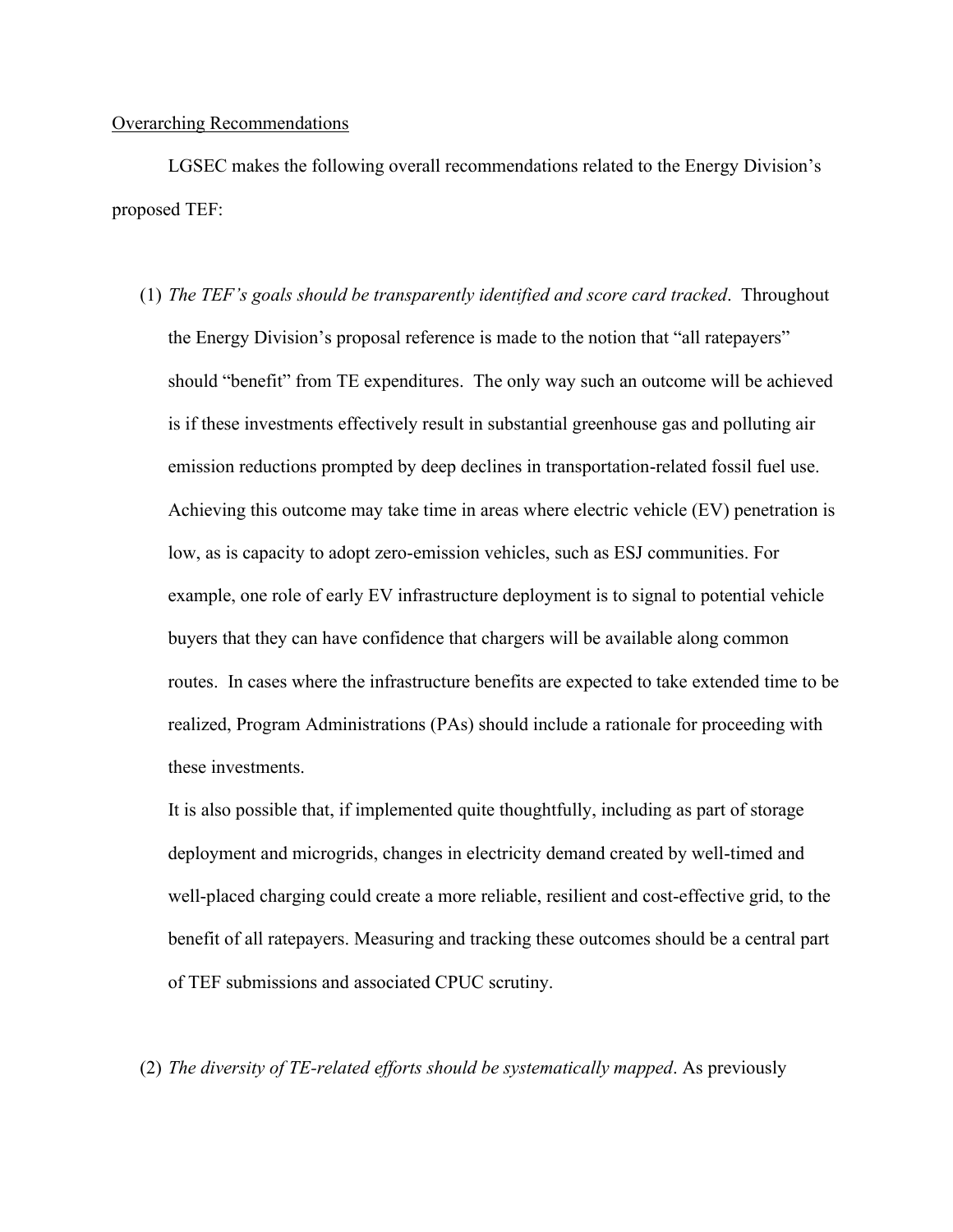discussed, investor-owned utility (IOU) efforts are one of multiple TE activities being pursued by the State and other public and private sector entities. Given use of ratepayer monies, to the extent possible IOU investment should be directed either as a means to best leverage other activities, or to address notable gaps that are of particular interest to the Commission (e.g., related to ESJ communities; to improve grid resiliency or reliability). In this context, in addition to IOU stocktakes, a comprehensive inventory of efforts and investments, particularly by LGs and air districts, should be conducted by each of the PAs as part of their TE funding requests, with a demonstration that their proposed programs either effectively serve levers, or fill important gaps.

(3) *A census of community capacity to engage in TE-related efforts should be developed, as well as a systematic approach to deepening capacity.* While the recent dissolution of energy efficiency Local Government Partnerships (LGP) has prompted LGs to shift staffing and resources to non-energy efficiency activities, including TE, not all LGs are resourced and equipped to advance TE. PAs should assess LGs' readiness and funding capacity to initiate and sustain TE projects, as exhibited by the presence of EV Readiness or Action Plans - a comprehensive inventory of which should be developed, with associated forward-tracking capability - streamlined permitting, specialized staff, publicly available information, LG electric fleet vehicles, LG-owned and operated EVSE, among other elements. Previous similar efforts focusing on energy efficiency should be adapted to TE as means to help communities "walk, jog, run", with different tiers of activities supporting LGs (e.g., "Foundational," "Proficiency," "Innovative") linked with varying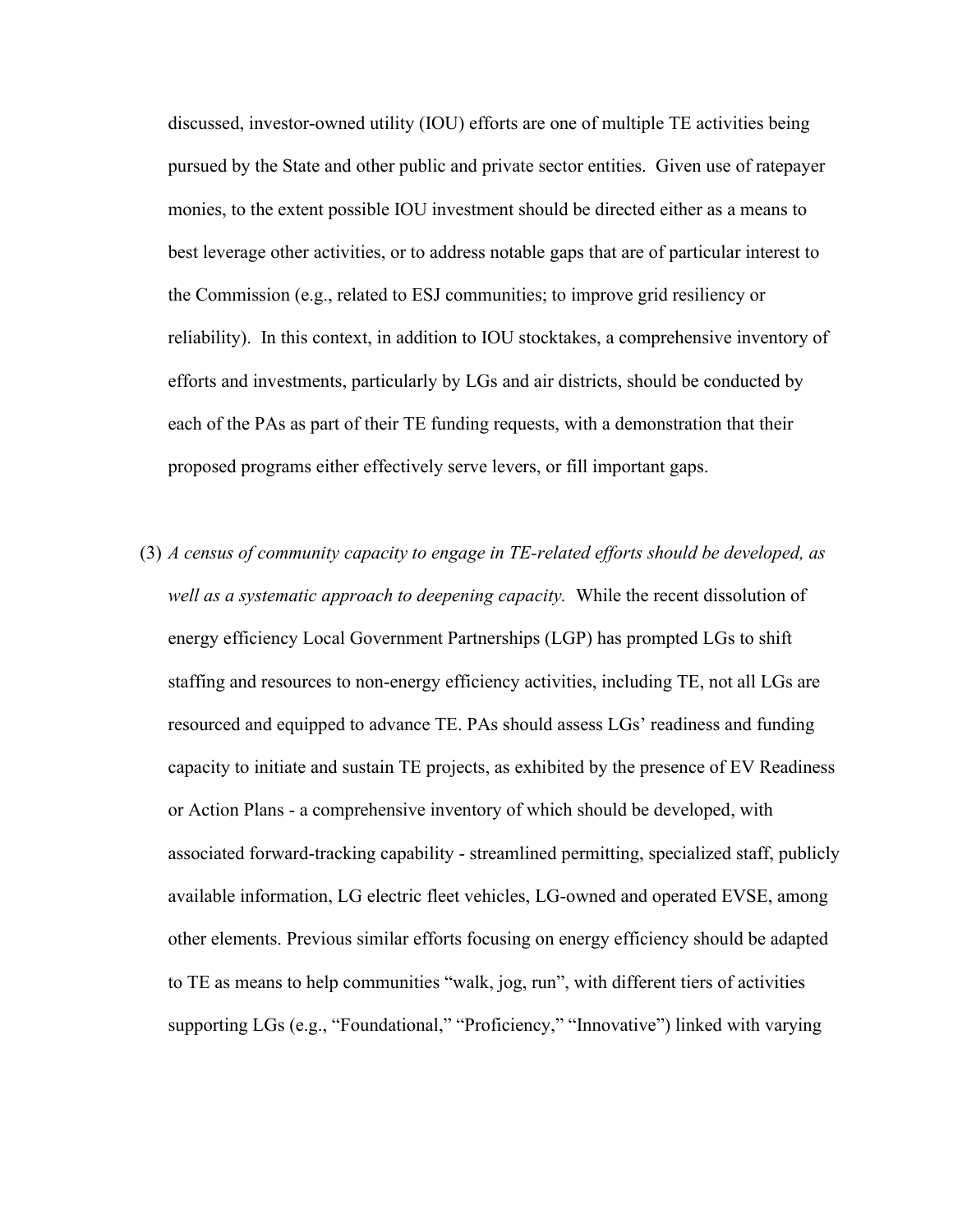amounts of funds to encourage progress.<sup>3</sup> Lessons learned from the decades long equityrelated energy efficiency evolution should be immediately reflected in the TE, including the core need to nurture LG capacity to effectively engage in infrastructure development efforts over time, and an emphasis on relying on such non-utility entities as CCAs and regional energy networks (RENs) to devise and implement programs, particularly those focused on ESJ communities

(4) *TEF investments should be explicitly linked to other activities*. To the extent possible, every IOU investment should be attached to a reinforcing activity being pursued by one or more additional "primary partners," as a means to expand the impact of ratepayer dollars and provide a "second opinion" that the expenditure is being wisely made. Linkages could include matching funds and specific commitments or actions, such as a municipality dedicating EV-only parking spaces or implementing PEV-Readiness Plans. For ESJ communities, the connection could be demonstrated through expressions of support, such as local legislative action, or advocacy petitions, as further discussed in Section 6.1. In addition, as discussed above, PAs should provide capacity-building funds to LGs as a pathway to primary partnerships, similar to energy efficiency efforts previously employed through LGPs.

Likewise, private sector partnerships could be developed related to electrifying light-, medium- and heavy-duty and fleet vehicles. IOU collaborations with public sector/rental/car share fleets would have the added benefit of creating a pipeline for the EV secondary market, expanding purchase affordability.

<sup>&</sup>lt;sup>3</sup> See for example, https://eecoordinator.info/wp-content/uploads/2016/04/StrPlan-Refresh-Presentation 2016-03-[17.pdf](https://eecoordinator.info/wp-content/uploads/2016/04/StrPlan-Refresh-Presentation_2016-03-17.pdf)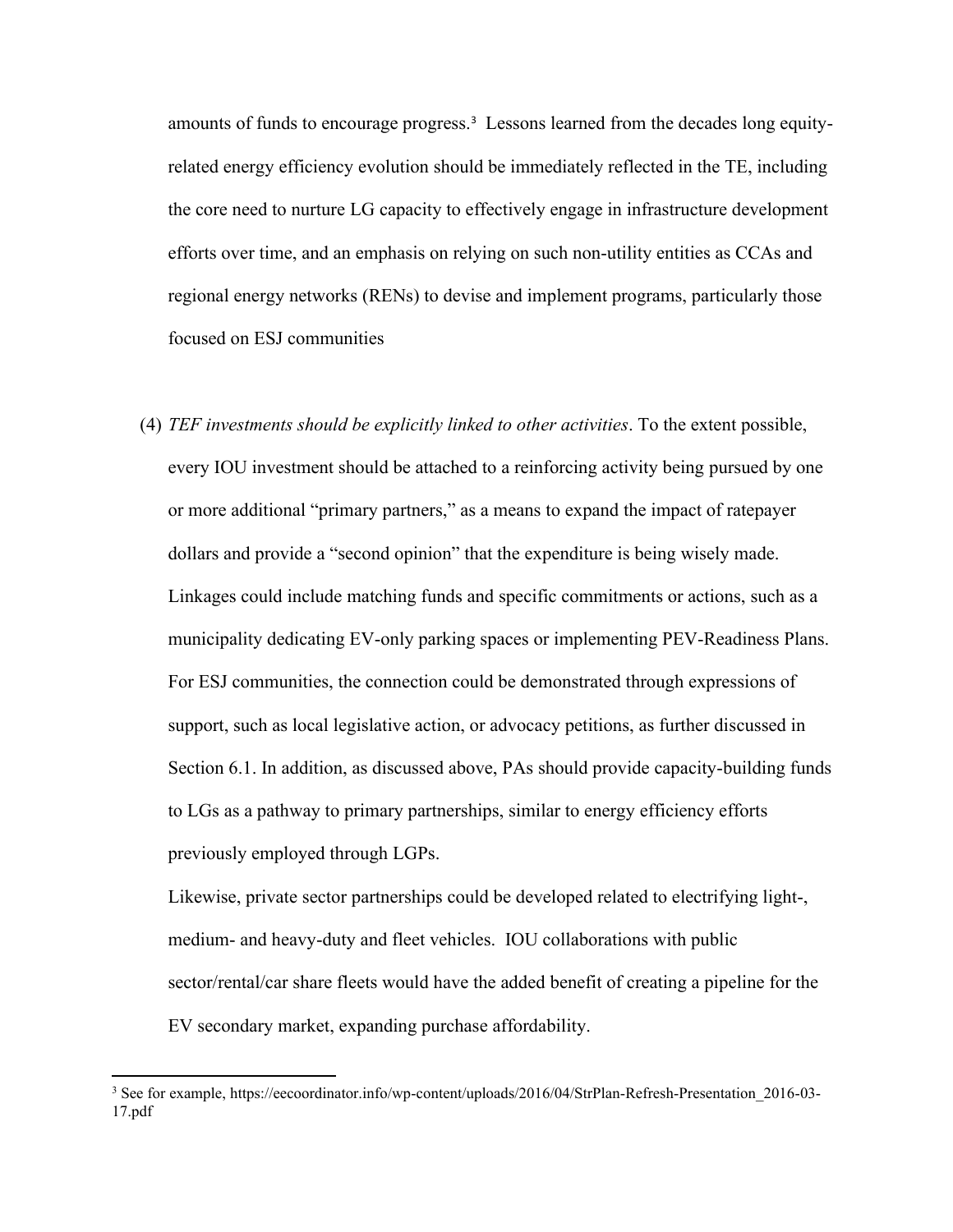This approach bolsters Energy Division's observation that "Agreements and partnerships with third parties could allow the IOUs to maintain an active role in accelerating the buildout of the EV charging infrastructure, while also reducing their overall financial and resource obligations and the ratepayer costs associated with infrastructure construction; marketing, education and outreach efforts, and the operation and maintenance of the  $EVSPs.$ "<sup>1</sup>

(5) *Non-IOU entities should be able to serve as PAs, lead TE implementers and co-financiers on an equal basis as IOUs*; *throughout the proposed TEF, 'IOUs' should be replaced by*  "Program Administrator."<sup>4</sup> RENs, CCAs and other local government entities have demonstrated an ability to effectively serve communities while increasing local capacity to manage complex energy functions. LGs have a responsibility, interest and, in many cases, capacity to meaningfully advance TE infrastructure and associated community benefits. Where an LG, including CCAs, RENs, air districts, county transportation authorities, and metropolitan planning organizations, has evidenced the financial and/or administrative capacity to fund and/or implement a TE program, IOUs should pass through managerial and execution monies to it.

In the case of financing, LGs have the means to access monies at a lower cost than utilities. This could particularly be the case if revenue bonds could be backed by associated charging revenues that flow through the IOUs' distribution system. In this context, blended ratepayer/LG funding should be actively cultivated.

In cases where the PA role is *not* filled by an LG, the IOUs should bid out all non-make-

<sup>4</sup> Following the same concept/ naming conventions as used in the energy efficiency arena, a "program administrator" is the entity that oversees budget and big picture program guidance and "design."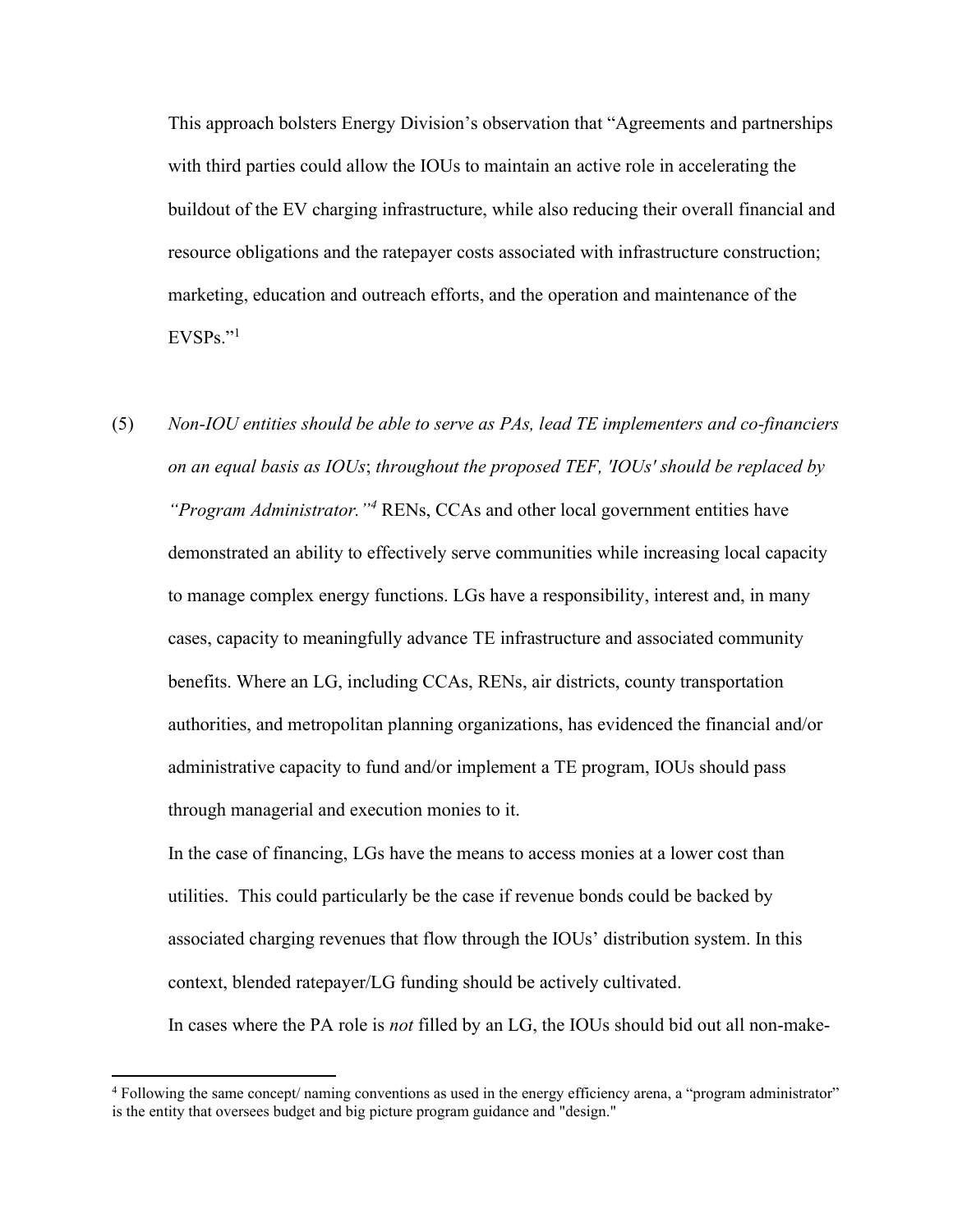ready activities, giving LGs first priority to propose to undertake TE projects. Likewise, IOU PAs should develop and implement LGPs, modeled after the capacity building pathways that were offered to local governments in energy efficiency.

- (6) *The Commission should grant non-IOU PAs access to distribution funds*. Such an approach would mirror similar treatment of the Center for Sustainable Energy related to the California Solar Initiative and Self-Generation Incentive Program. As discussed above, distribution-related TE revenue could anchor low-cost LG revenue bonds, thereby reducing financing costs.
- (7) *Locational attributes should guide the TEF*. Every aspect of the TEF should be sifted through locational characteristics and focused appropriately. For example, marginal costs vary by location. As a means to manage grid costs, to the extent prudent and where transparent benefits are created, the IOUs should site TE infrastructure at low-marginal cost circuits, feeders, and substations, or at places that create specific grid benefits. TEassociated tariffs should similarly be location-specific. Such a strategy would enable place-based ESJ tariffs, in which charging could be provided at low- or no cost.

#### 6.1 Equity Barriers

LGSEC recommends the following related to advancing TEF equity:

(8) *Capacity-building support and funds should be provided to ESJ communities*. As discussed above, PAs should bolster capacity-building in ESJ communities, with a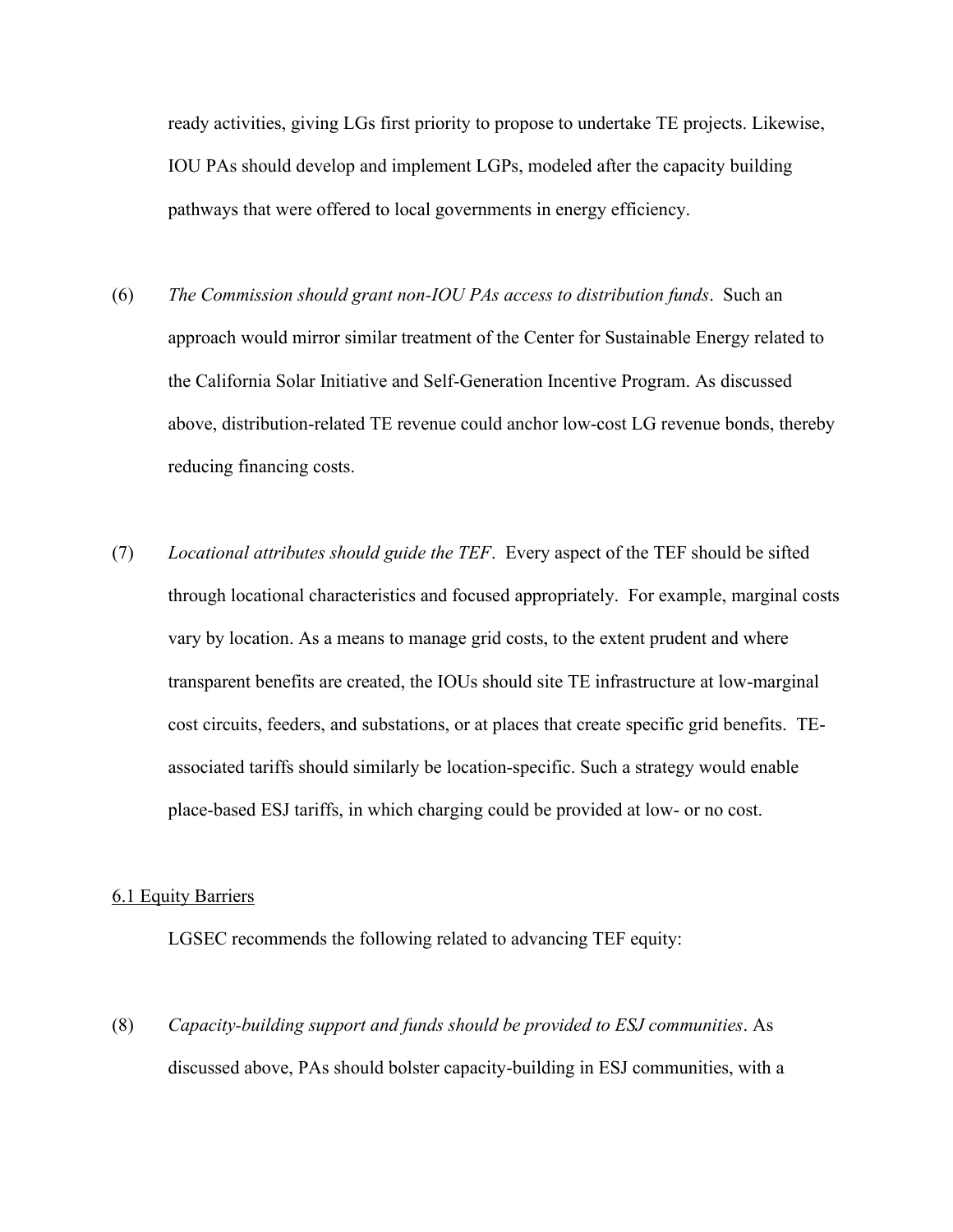continuum of funding provided to meet communities' specific needs and help them advance towards TE. Similar efforts related to energy efficiency should be used as a model.

(9) *Equity must be considered in multiple dimensions.* In its 2019 Environmental Agency Assessment, the California Environmental Justice Alliance (CEJA) recommended that the "CPUC prioritize meaningful engagement with environmental justice communities in critical proceedings that will ultimately significantly impact their lives. It can do so by creating more pathways for communities' participation in proceeding discussions and ensuring that environmental justice principles lead its policy implementation, especially in transitioning away from the demand and supply of fossil fuels."<sup>5</sup>

Historically and still today, the most CPUC-authorized 'equity' funding is implemented by carving out specific monies dedicated to low-income or Disadvantaged Communities (DAC), reflecting distributional equity. PAs should also consider the extent to which lowincome customers and people of color are less likely to own their homes, forming a kind of TE "split incentive," and/or have little or no capital to invest in TE or an EV; examples of structural equity issues. Communities of color and non-English speaking people are less likely to engage with large institutions that they feel do not represent them. PAs should develop TEPs through inclusive planning with community stakeholders and community-based organizations (CBOs), going beyond drafting a TEP and then seeking tokenistic feedback from stakeholders, thereby addressing procedural equity. The PAs should be evaluated on how access to and ownership of electric vehicles is advanced

<sup>5</sup>  [https://caleja.org/resources/reports/.](https://caleja.org/resources/reports/)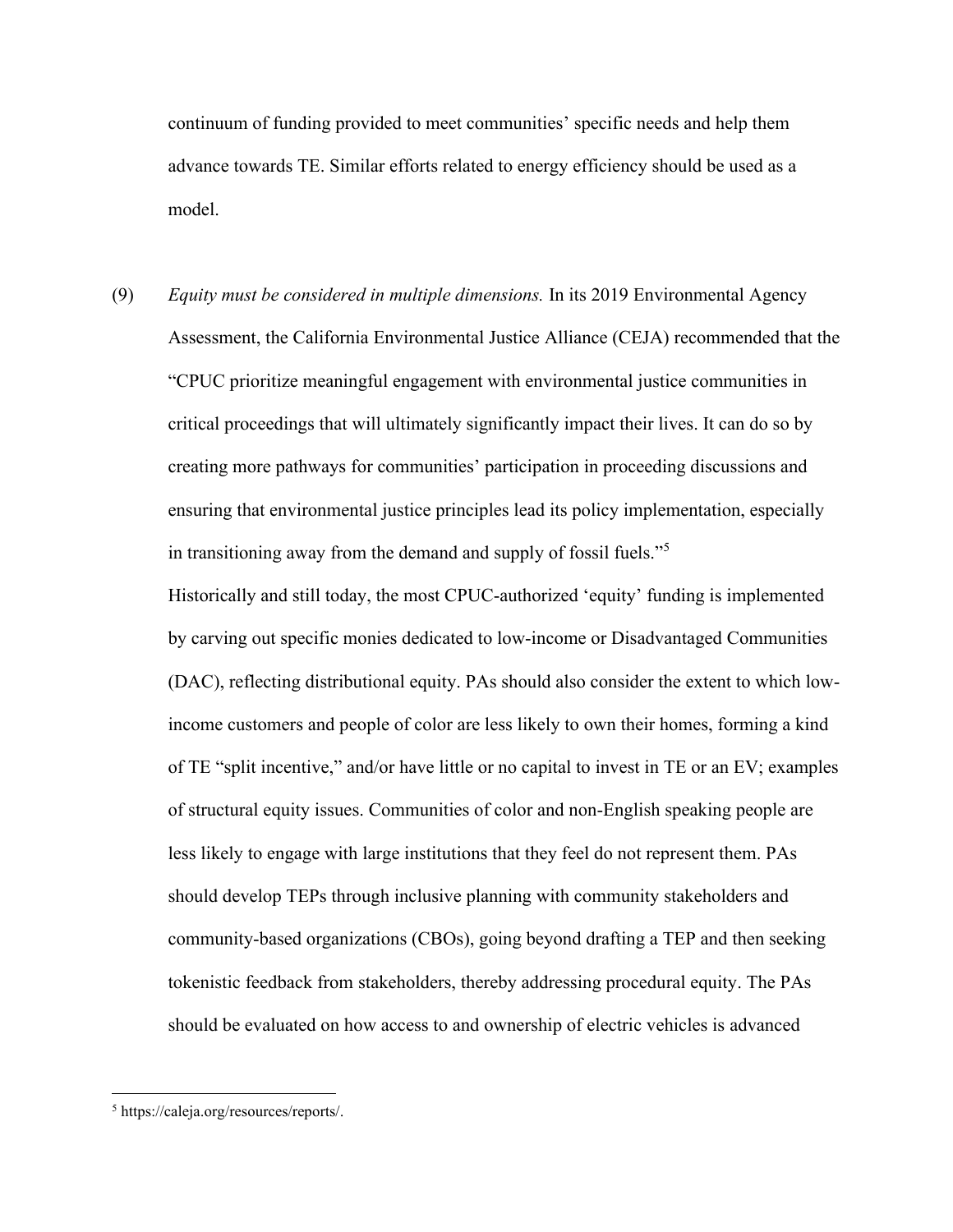specifically for communities of color.

- (10) *The ED's recommendation to "3. Partner with planning agencies, local governments, communities, and environmental justice groups to ensure equitable distribution of TE investments and should include discussion of this within their TEPs"<sup>2</sup> should be strengthened and expanded*. As suggested in (4), IOUs should not be authorized to proceed with TE investments unless they have a demonstrated collaboration with another party, particularly an LG. So as to not "punish" LGs that do not have an agreeable relationship with an IOU, there should be a process to enable LGs to directly petition the CPUC for TE funding, by becoming a PA or applying for specific program support. PAs should be required to support capacity building efforts, as discussed previously.<sup>6</sup> PAs should also be directed to work with LGs to develop partnerships with entities that have a natural geographic affinity with low-income families, such as CBOs, affordable housing developers, laundromats, schools, and discount grocery stores, particularly to enable associated parking spaces to be used for charging sites and EV car share pods, with attendant marketing efforts. Preference should be given to collaborations that result in a reduction in the number of vehicles on the road (e.g., shared/micro-mobility options).
- *(11) PAs should advance community electric mobility planning*. As part of capacity building efforts, PA's should assess historical planning efforts to advance all-electric mobility throughout a community. In cases where little or no planning has been done, the PAs should offer 'non-resource' strategic planning funds to support advancement of

<sup>6</sup> The *Energy Efficiency Strategic Plan* offers ways for IOUs to work LGs and community-based organizations.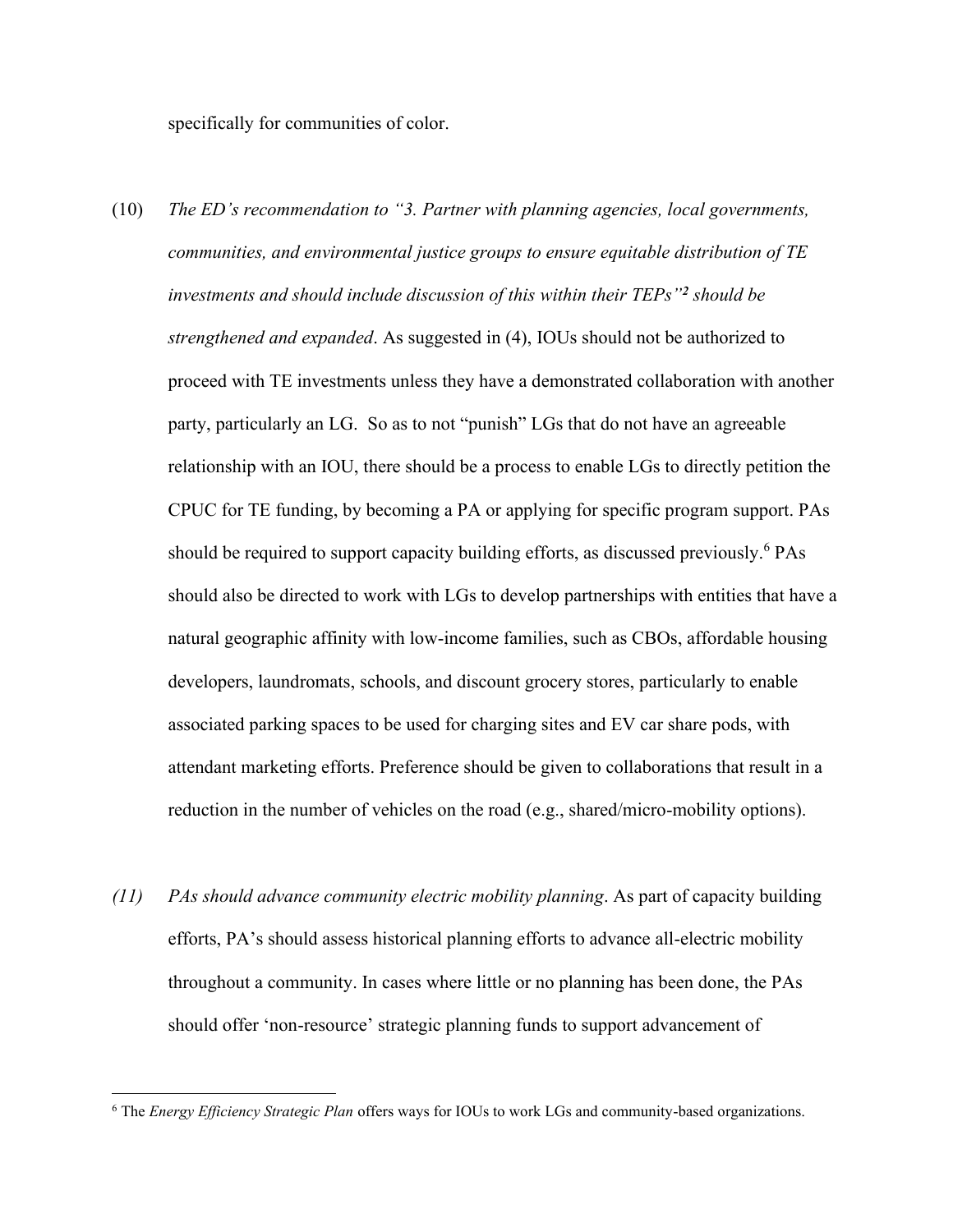electrification planning. These activities should be coordinated with the California Air Resources Board's (CARB) Clean Mobility Options (CMO) program and Sustainable Transportation Equity Program (STEP), which provide funds to support need assessments, capacity building efforts and project implementation in DACs. PAs and the CPUC should review distribution of these monies and activities and support low-income communities and customers that did not receive funds or are outside of CARB's eligibility criteria.

## 9. Transportation Electrification and Customer Rates

LGSEC provides the following responses to ED's queries,

1. "To what extent should investor-owned utilities (IOU) collaborate on rate designs and related customer education efforts across service territories? Could one IOU take the lead in providing guidance on future electric vehicle (EV) rate designs, or should each IOU file separate plans that comply with the guidance below"

As discussed in (7), although IOUs should be encouraged to share best practices and insights, rate designs and customer education should be tailored, to the extent possible, to be location specific, both in terms of tariff structures and partnerships. Each IOU should file separate guidance-compliant plans that fully reflect locational considerations.

2. "What aspects of rate design and related outreach are most important to improve the customer experience and advance widespread transportation electrification?"<sup>3</sup>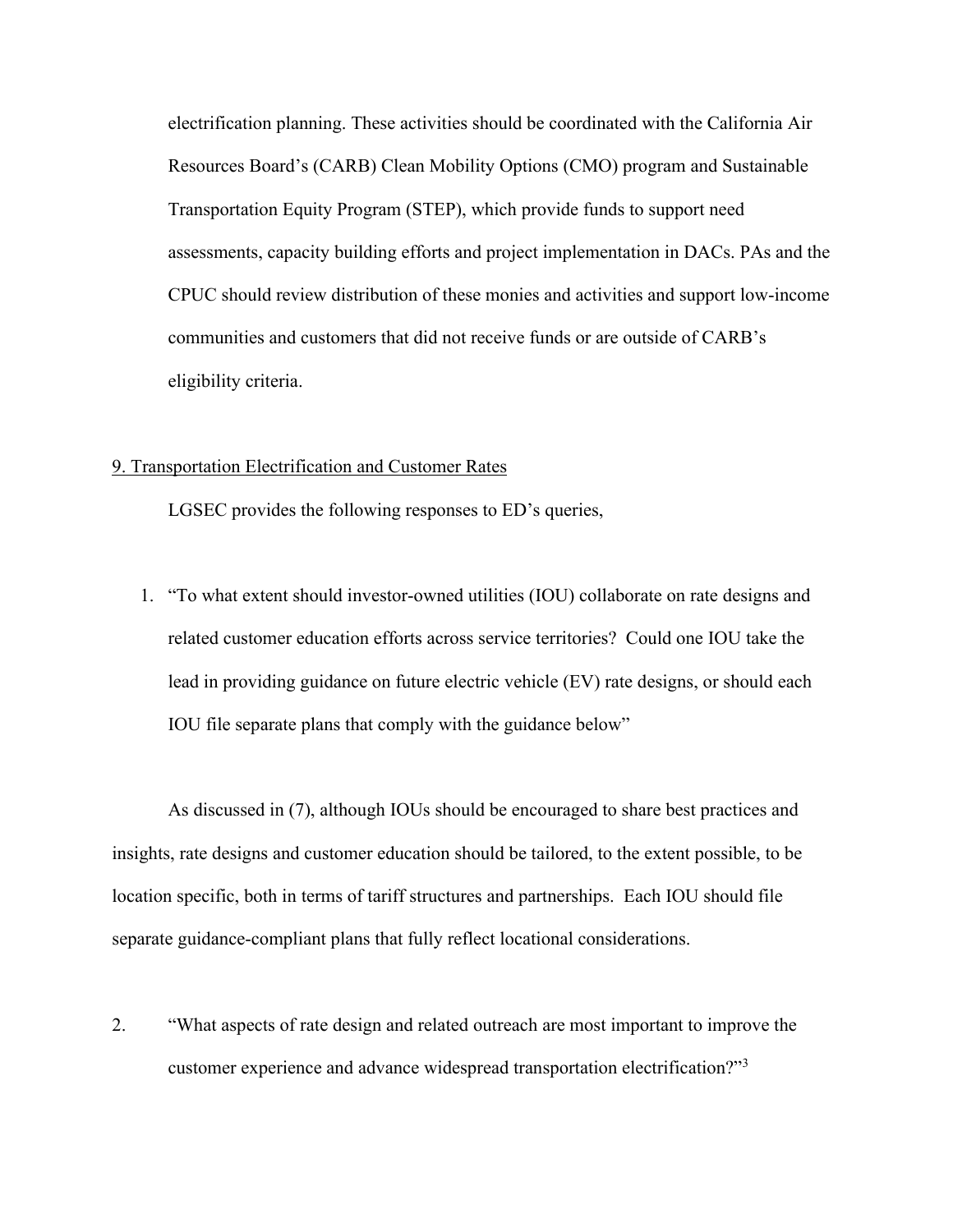a. How can IOUs help reduce confusion and enhance understanding of the delivery of electricity as a fuel as well as the need to vary prices based on time and location?

LGSEC recommends the following rate design modifications:

- Principle "4. Rates should encourage conservation and energy efficiency"<sup>4</sup> should be modified, as it does not reflect evolving conditions in which electricity consumption to soak up excess renewable generation is desirable at certain times and locations. Instead, this principle could be recrafted to state, "Rates should match with location- and timespecific service costs, advance grid resiliency, reliability and/or affordability, and encourage economic and equitable outcomes.
- Streetlight-EV charging rates should be developed to enable streetlight charging. The current structure of shifting streetlights on the same circuit from the LS to the GS rate if a charger is added to a light pole prevents utility-dependent LGs from taking advantage of the low-cost rate option when streetlights are upgraded. A friendly rate approach to streetlight charging would significantly expand access to EV charging in commercial and multi-family residential neighborhoods that presently lack charging infrastructure.<sup>7</sup>
- LGSEC agrees that "The EVREVs should also address locational pricing that accounts for residential customers in hot climate zones that are more reliant on air conditioning and reflects the conditions on different systems and circuits."<sup>5</sup> However, as indicated in (7), locational characteristics should be broadly and consistently reflected in TEPs.

<sup>&</sup>lt;sup>7</sup> The City of Los Angeles offers more than 430 streetlight chargers.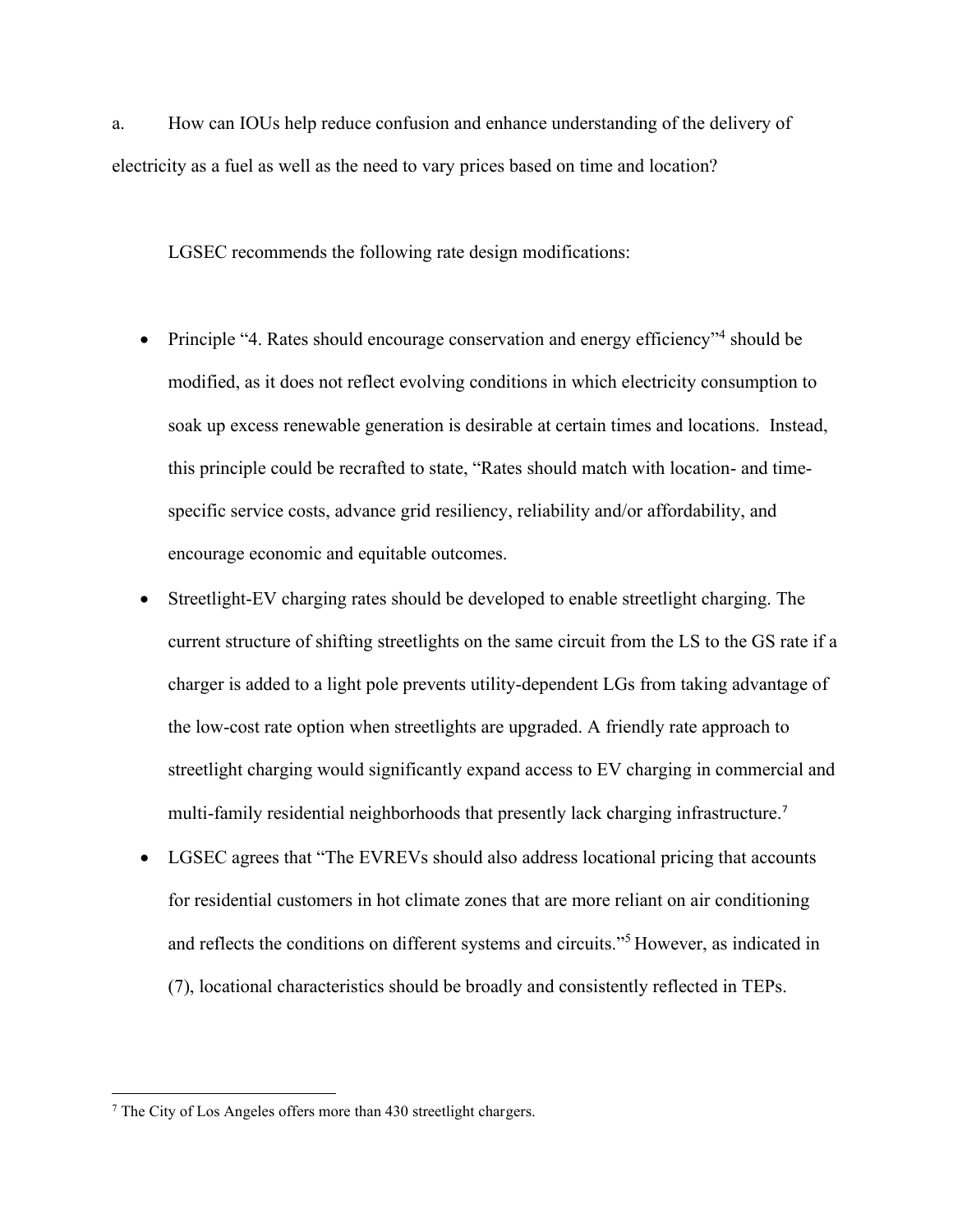- LGSEC supports "Subscriptions-based charging models that provide unlimited or high amounts of "free" charging within or across service territories during off-peak or super off-peak time periods."<sup>6</sup> In addition, the Commission should encourage development of tariffs that encourage wholesale purchase of electricity and grid access, by private companies and LGs, which can then manage TE and overall demand characteristics as a whole as part of campuses, new developments, microgrids, and land use plans. Such tariffs should offer discounts tied to grid benefits induced by the purchaser, including associated with accelerating clean transportation.
- 3. How could the CPUC coordinate internally to ensure that CPUC rate design efforts are better aligned with grid conditions and consistently provide meaningful price signals?

LGSEC has the following responses to this question:

• LGSEC disagrees that "Further, new EV-specific rates should continue to be considered outside the GRC process in the near-term, to encourage the full participation of stakeholders that are most knowledgeable about TE without requiring them to become parties in utilities overarching rate cases."<sup>7</sup> GRC's are the appropriate forum in which marginal costs and rates are considered. Parties engaged in these proceedings represent the customer classes responsible for paying for TE, many of whom are only intermittently engaged in EV-related proceedings. Rates that impact specific customer groups are often the subject of separate GRC workshops and settlement conversations, enabling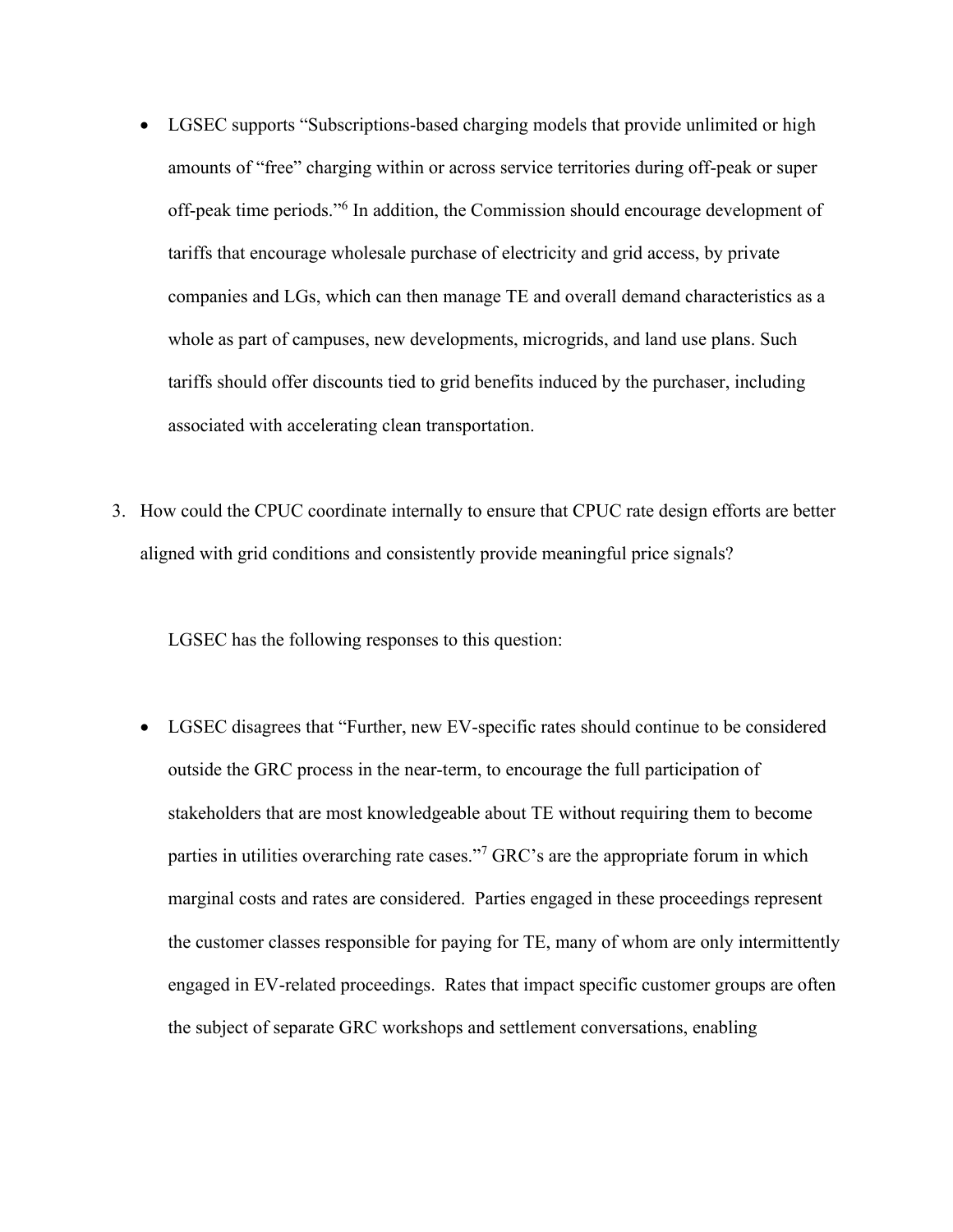stakeholders who are "most knowledgeable about TE" to participate in GRCs alongside other parties without requiring them to fully engage in the rate case.

• LGSEC agrees that "LCFS holdback funds could be used to create an incentive for nonsingle-family residents to utilize public charging in the form of a bill credit, gift card, free charging, network subscription, discounted electricity at IOU-owned/operated charging stations, or other rebates."<sup>8</sup>

#### 10. Partnerships

1. Should the investor-owned utilities (IOU) be required to identify partnerships as part program design before filing program applications, or should they have the flexibility to pursue partnerships after an application is approved by the California Public Utilities Commission (CPUC).

As discussed in (4), PAs should be required to identify specific primary partners for each of their programs, through letter of support, explicit collaborations, or funding, with priority given to LG-led initiatives, particularly those associated with ESJ communities. This approach bolsters Energy Division's recommendation that the IOUs "Demonstrate in their program applications and pilot advice letters that the IOUs have created Public Private Partnerships (P3) that take the best practices from national and international models, including cost sharing, market benefits, data sharing, clearly defined P3 goals, outreach and education, and leveraging grant opportunities."<sup>9</sup>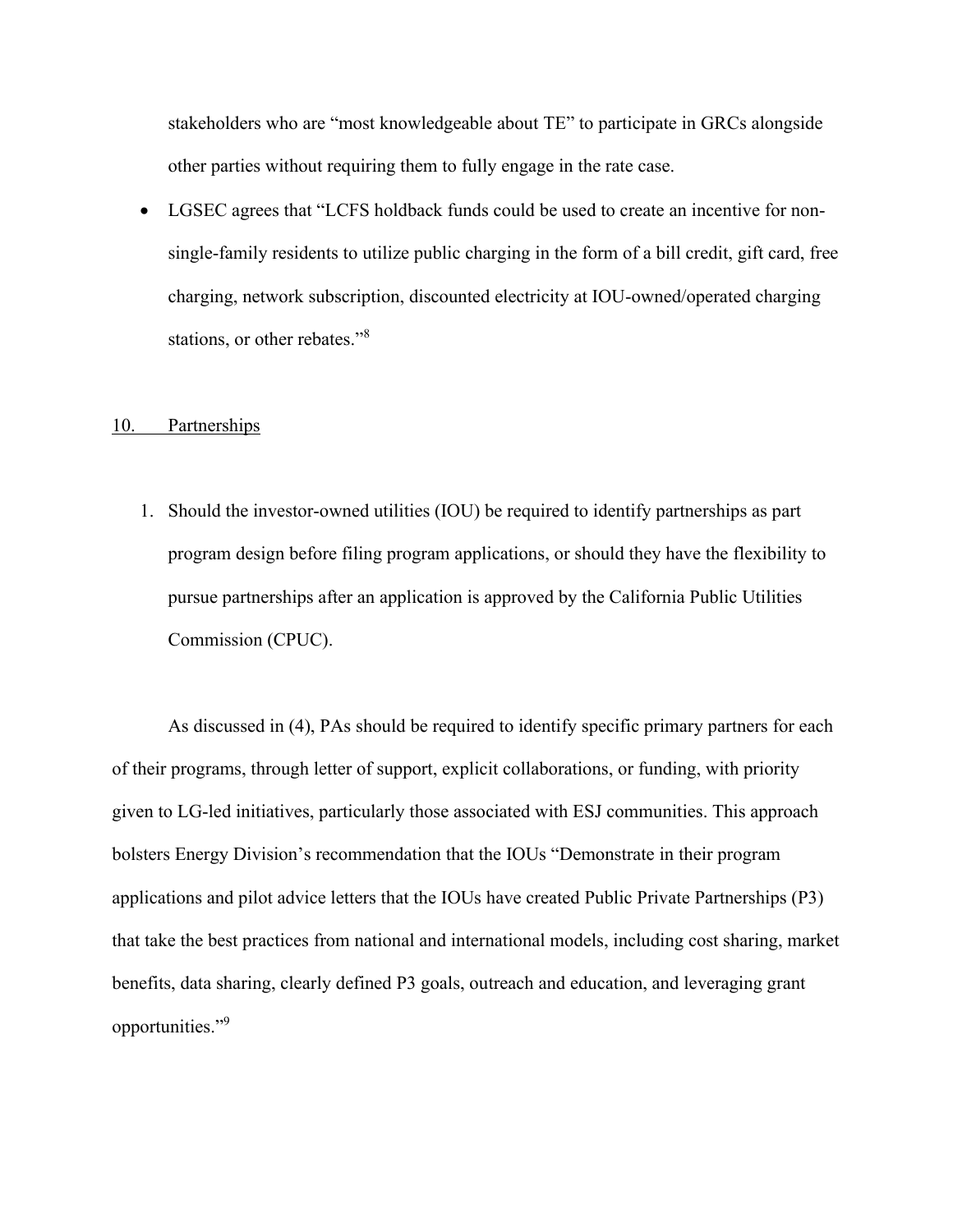2. What role should the IOU have if they were to pursue partnership with other stakeholders (i.e., program administrator, program financier, supporting role).

IOUs should generally follow the same partnership script outlined in the *California*  Energy Efficiency Strategic Plan.<sup>8</sup> In cases where LGs have demonstrated the capacity and willingness to effectively lead TE efforts, the IOUs should serve as passthrough financiers of ratepayer funds, as well as support collaborators, providing services related to data sharing and make-ready activities. However, other than CCAs, local governments' capacity to support TE is generally at an early stage. Given the centrality of LGs to TE's long-term success, the Commission should replicate the energy efficiency advancements made through LGPs, deploying a similar model to further TE.

3. How much autonomy should the other entity or entities in the partnership have in administering a CPUC -approved program?

LGs should be authorized to serve as fully autonomous program administrators, as exemplified by RENs and the City of Santa Monica's multifamily rebate program. Likewise, CPUC-approved programs should allow for similar levels of autonomy as are provided by RENs, CCAs, and LGs to design and implement energy efficiency and conservation initiatives.

#### 10.2 CALGreen Building Code Enhancements

<sup>8</sup> <https://www.cpuc.ca.gov/WorkArea/DownloadAsset.aspx?id=5308>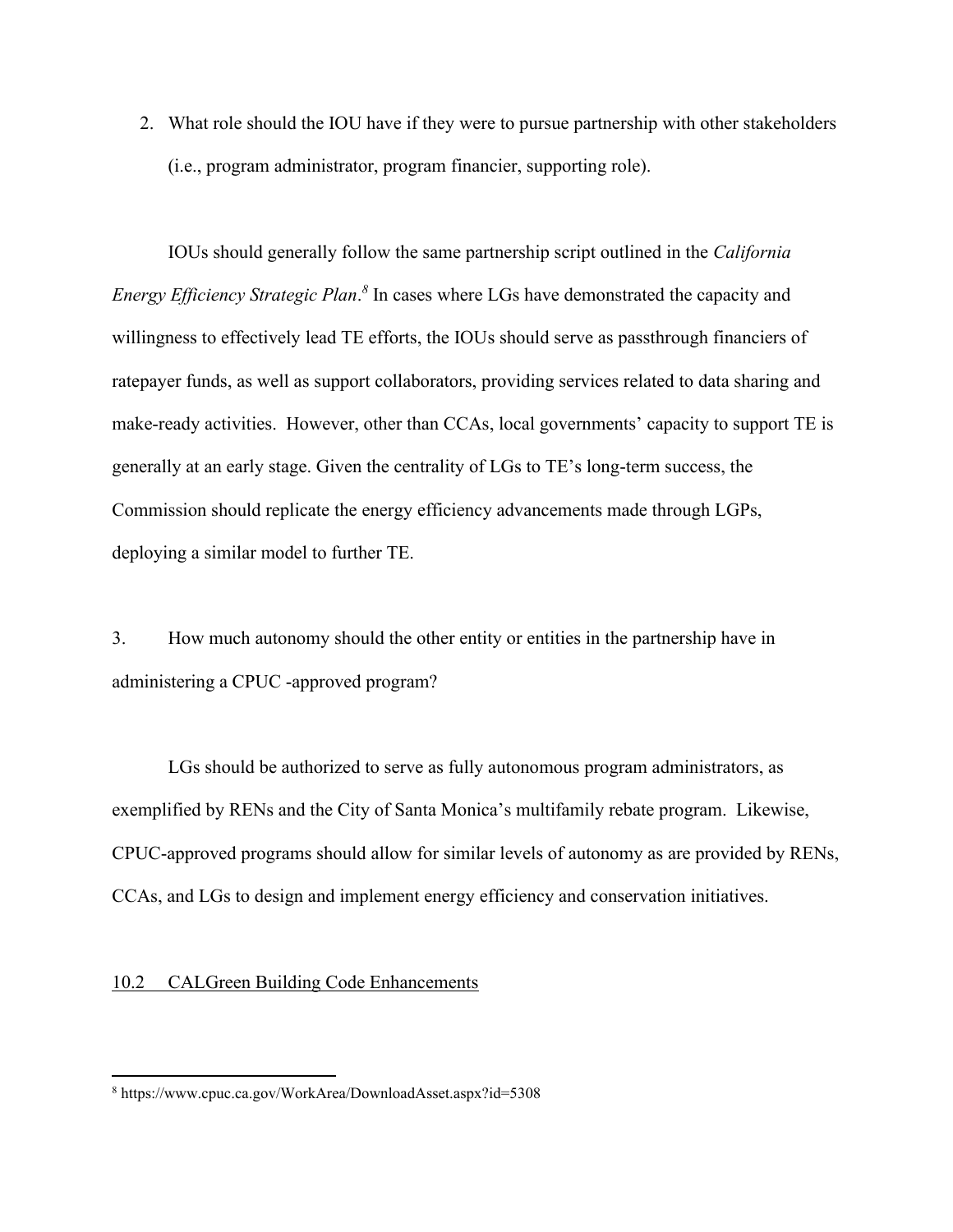1. Should one investor owned utility (IOU) propose a specific budget within their Transportation Electrification Plan to support updates and implementation of the California Green Building Standards, including research, stakeholder coordination and advocacy, or do existing IOU energy efficiency business plans provide sufficient resources for IOU support of State building codes.

Advancement of California Green Building Standards (CalGreen) codes could serve to avoid ratepayer expenditures that would otherwise be spent on TE expansion associated with buildings. Funding to support CalGreen research should be directed to the California Energy Commission, while a specific budget for stakeholder coordination should be provided to the Local Government Commission . LGs are closest to emerging building activities, including the more than 100,000 new residential units expected to be constructed over the next several years, and as a result in the best position to manage CalGreen related activities.<sup>10</sup>

3. How should potential IOU CalGreen activities be coordinated with other IOU TE program activities.

PAs should maintain awareness of CalGreen activities and consider partnering with LGs that are advancing CalGreen as part of TE program activities.

4. Do the metrics or targets in the Scorecard adequately address potential CalGreen building code activities or are additional metrics and/or targets needed.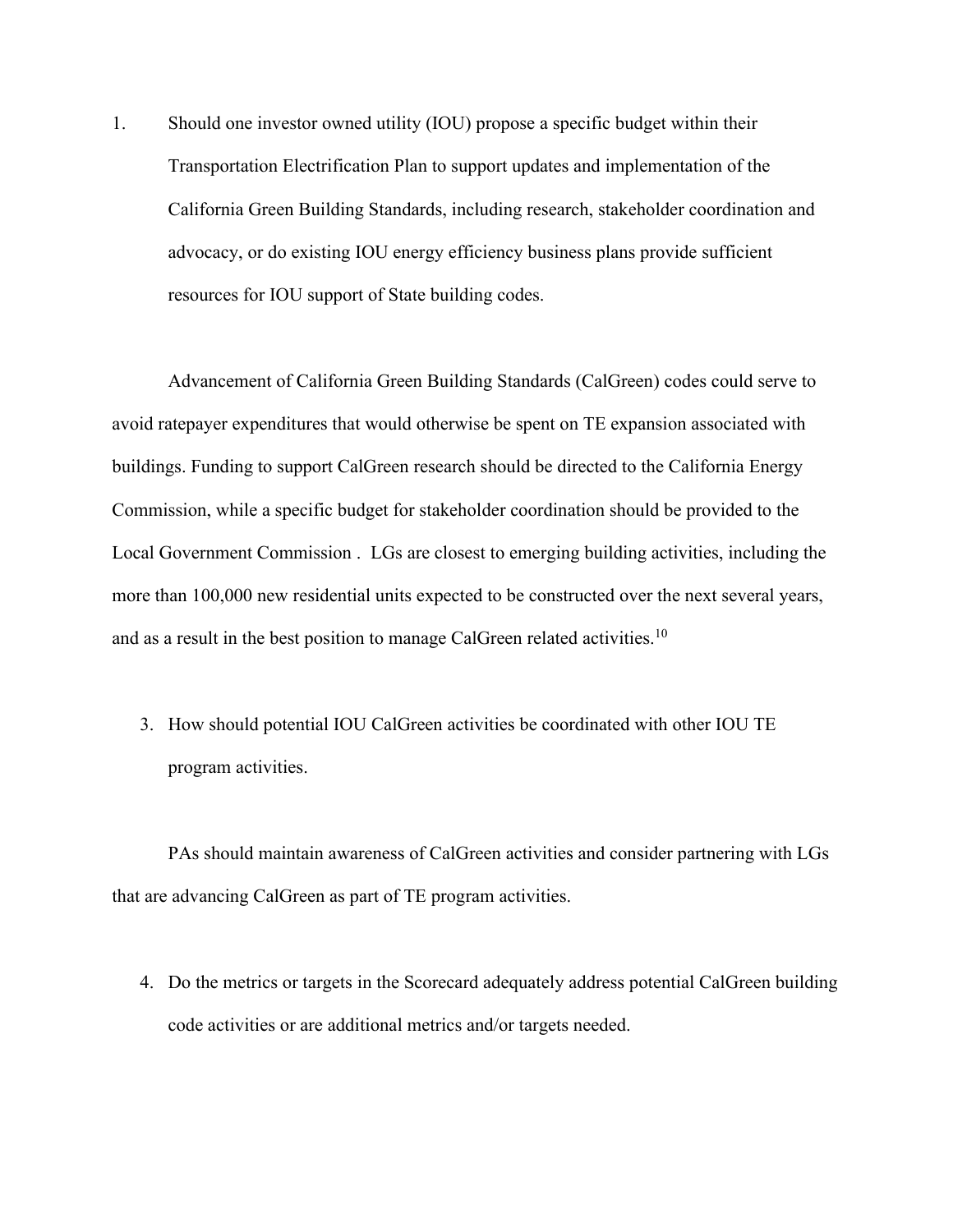As previously discussed, advancement of CalGreen building codes by a primary partner should be considered to serve as a (necessary) match in PA program applications.

#### 10.3 Regional Coordination

- 1. Should the investor-owned utilities (IOU) prioritize sites that will achieve the greatest ambient air quality improvements and greenhouse gas (GHG) emission reductions that help regions in their service territories meet the state implementation plan targets, or should they prioritize sites that can achieve the installations of transportation electrification (TE) infrastructure at lowest cost?
- a. How should the IOUs balance these two efforts?

Low cost TE installation, on its own, should not be a determining factor in selecting sites. The TEF's role, as it was with early solar and energy efficiency programs, should be to foster means to reduce installation costs, particularly in ESJ communities, until incentives are no longer needed. For example, PAs could create different incentive levels attached to specific geographic characteristics and installation elements (e.g., conduit, trenching, panel upgrades, EVSE). In its recent TE order, the New York Public Service Commission allocated \$206 million toward "equitable access and benefits for lower-socio-economic and disadvantaged communities." Those communities will also be eligible for higher incentives, supporting up to 100 percent of the costs to make a site ready for EV charging. Other make-ready work will be matched at either 50 percent or 90 percent, depending on whether stations utilize standardized plug types and meet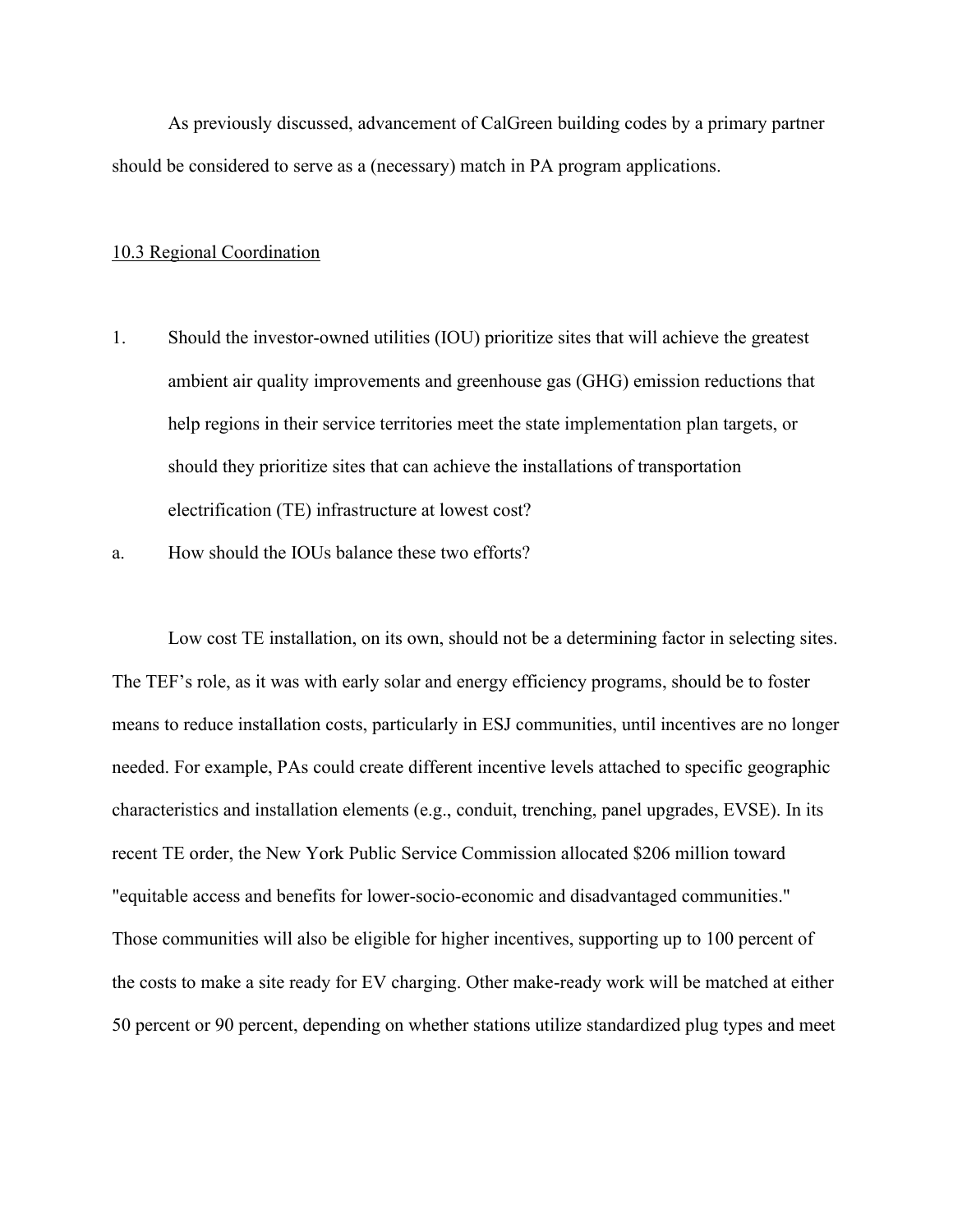accessibility requirements.<sup>9</sup>

2. Should the IOUs make additional efforts to prioritize sites based on the budget limitations of the local/regional municipalities? If so, how should this be done?

Budgets should appropriately play a role in site prioritization, but other metrics should also be considered, including EV and EVSE adoption levels, EV planning and permitting capacity, socio-economic characteristics, and average age of building stock.

3 What IOU resources would help local agencies implement Plug-In Electric Vehicle Readiness activities and/or adopt stricter requirements for local building codes?

As stated by the Energy Division, "The CEC has funded "PEV Readiness Plans" for most regions, but lack of local funding and limited staff availability have limited implementation by the local governments that are responsible for on the ground implementation. "<sup>11</sup> Neither the CPUC nor the CEC appear to maintain a centralized repository of local readiness plans. Such a "one-stop" resource should be created, preferably by the CEC, the air districts, or RENs. Similarly, funding to implement Plug-In Vehicle Readiness plans and activities should be directed towards meeting a minimum set of activities that are implemented uniformly across the state, again as managed by the CEC, RENs, or other appropriate non-IOU entities.

# 10.4 Coordination with Community Choice Aggregators

<sup>9</sup> Se[e https://www.utilitydive.com/news/new-york-investor-owned-utilities-to-fund-701m-make-ready-ev](https://www.utilitydive.com/news/new-york-investor-owned-utilities-to-fund-701m-make-ready-ev-infrastructur/581975/)[infrastructur/581975/](https://www.utilitydive.com/news/new-york-investor-owned-utilities-to-fund-701m-make-ready-ev-infrastructur/581975/)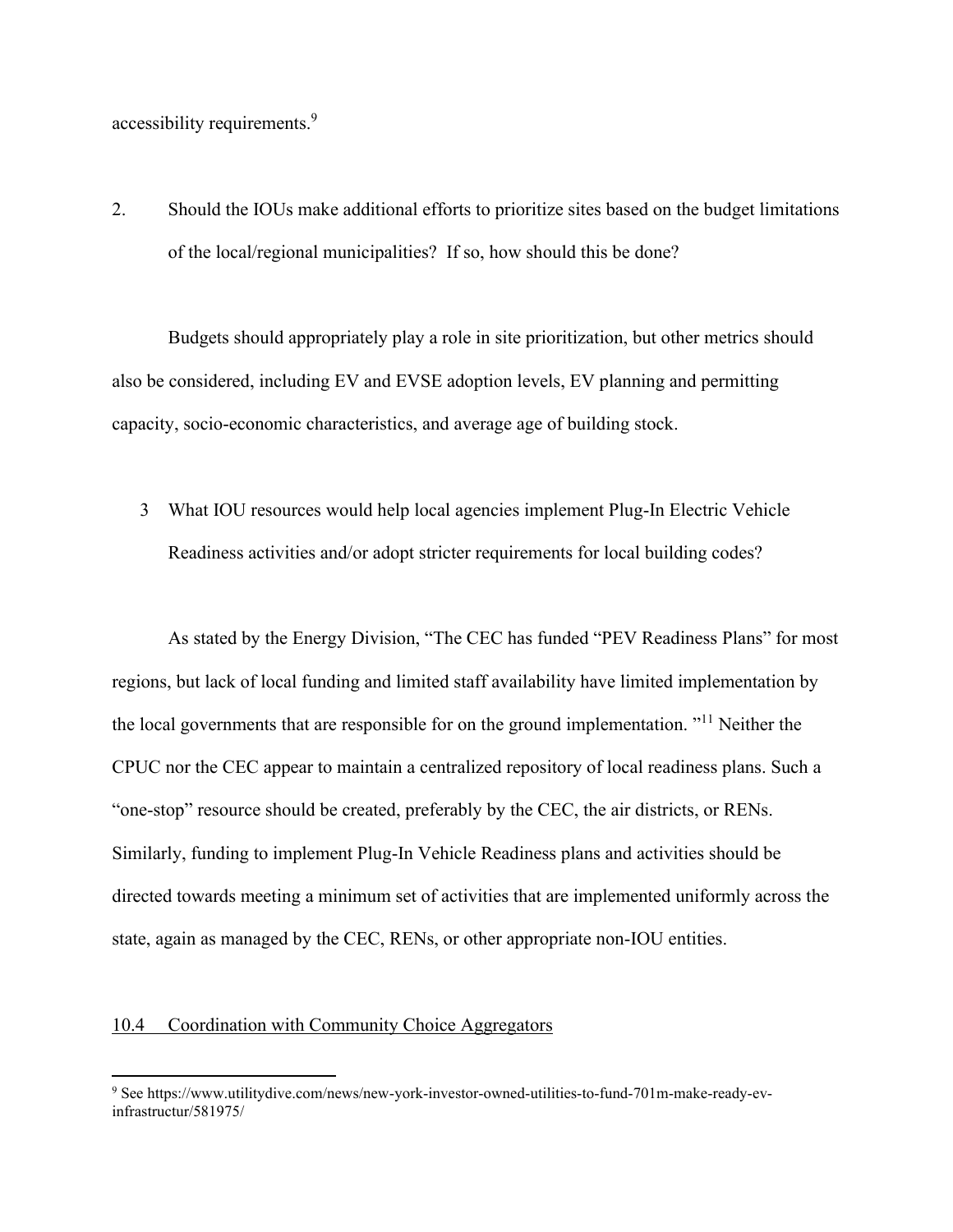1. Should the California Public Utilities Commission (CPUC) consider applications from community choice aggregators (CCA) for approval to develop their own programs, or administer a portion of the investor-owned utilities' (IOU) authorized transportation electrification (TE) programs using budgets that are recovered through IOU customer rates.

a If yes, what is the appropriate role for the CCAs in accelerating TE (i.e., IOU TE program administrator, designer, and administrator of their own programs, etc.)?

CCAs have proven themselves to be equal to or better than IOUs in crafting and implementing TE programs. As stated by Energy Division, "Currently, five CCAs have established TE programs. As seen in SCE's stocktake, some CCAs are currently offering programs that are similar to those that the local IOUs offer."<sup>12</sup> In this respect, CCAs – as well as other LG entities – should be eligible to serve as PAs, designers, and administrators of their own programs. That is, CCAs, and LGs in general, should be authorized to serve as fully independent PAs for TE programs and pilots, adhering to all TEF requirements (e.g., file TEPs, program applications, advice letters for pilots).

## 11.2 Marketing, Education, & Outreach Issues

1. Should the investor-owned utilities' funds for transportation electrification (TE) marketing, education, and outreach efforts be capped at a specific percentage for each TE program or as a single budget across all their programs? If yes, please justify why and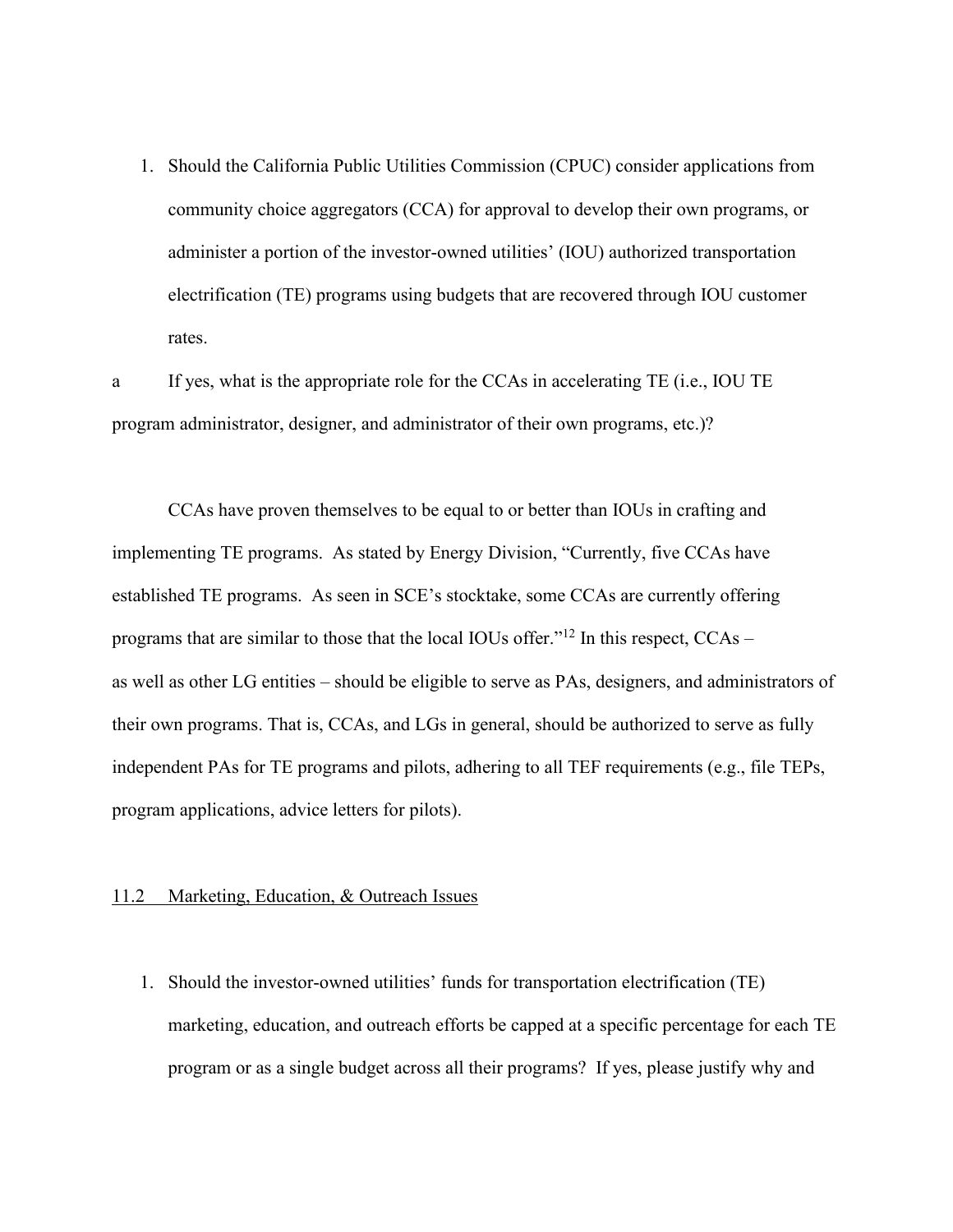propose methodology.

LGSEC opposes generalized IOU spending on marketing, which is unlikely to advance TE goals. Instead, similar to overall TE program spending, PA expenditures on marketing, education, and outreach should be tied to primary partner activities. For example, PAs could: collaborate with air quality districts to bundle vehicle retirement programs with clean transportation alternatives, including programs related to micro-mobility; partner with EV manufacturers on marketing efforts narrowly directed at car buyers; work with EV and solar distributors to establish "clean energy" showrooms that display a wide array of technologies. And, as stated by the Energy Division, "The IOUs should work with CBOs, EJ groups, and local governments to development ESJ outreach plans."<sup>14</sup>

 Related to "Communication about rates, charging, and using electricity as a transportation fuel",<sup>10</sup> ESJ CBOs could be offered funds to conduct outreach and education focusing on building community capacity and understanding of EVs as a means to promote broader equity impacts.

## 11.3 Investor-Owned Utilities' Low Carbon Fuel Standard (LCFS) Programs

LGSEC agrees with Energy Division that the IOUs should collaborate "… with local municipalities and environmental justice advocates to develop pilot programs or EV plans to support further development of EVs"<sup>15</sup>

<sup>10</sup> Page 142,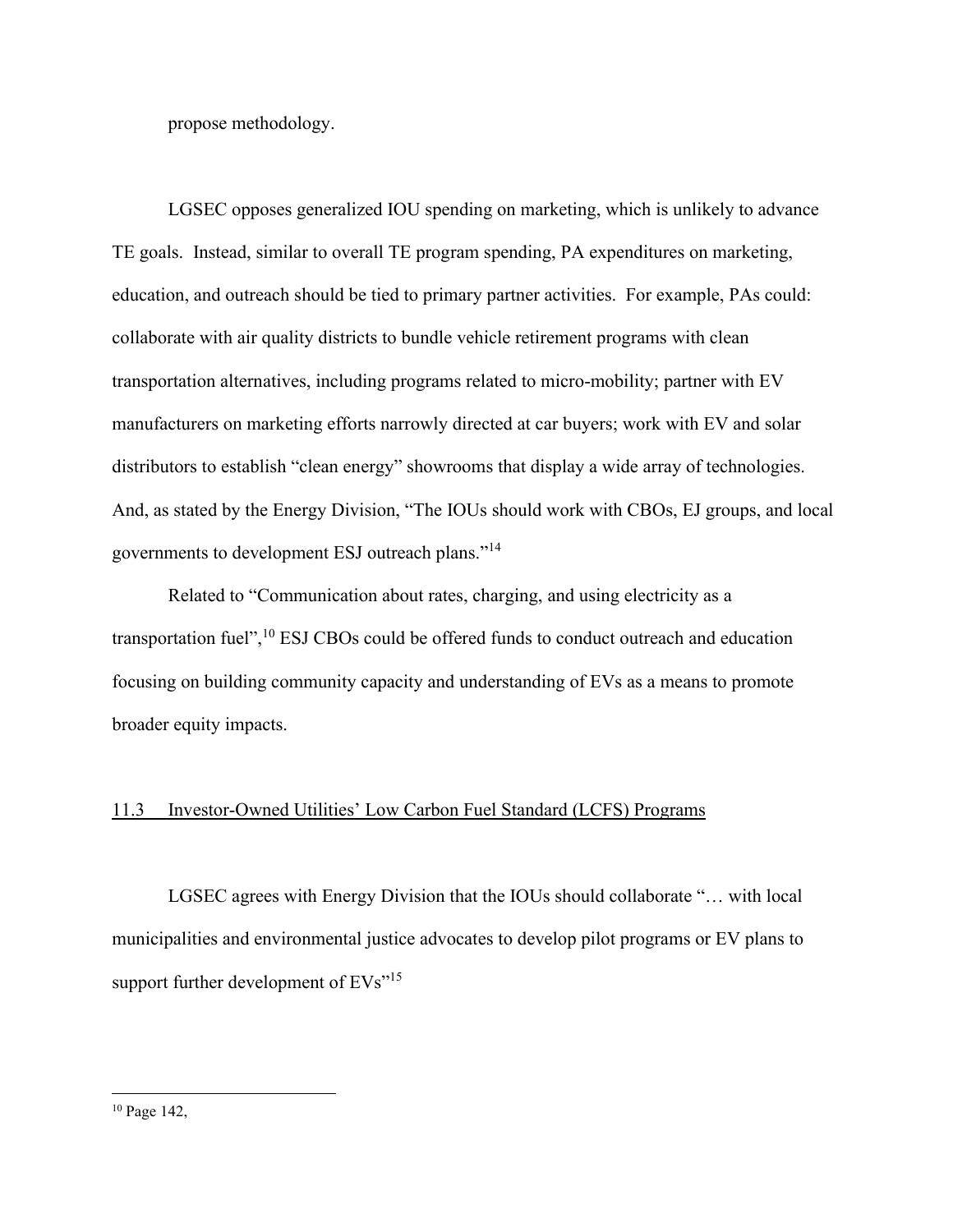## 11.3 Use of Holdback Credit Funds and Forklift Credit Revenue

LGSEC agrees with Energy Division that the IOUs should "Develop a used EV rebate program, as included in CARB's list of pre-approved holdback equity projects. However, since one of the goals of the CFR program was to create consistency across the state, the IOUs should also coordinate any second-hand EV rebate."<sup>16</sup>

#### 12. Emerging Transportation Trends

1. Should the California Public Utilities Commission (CPUC) establish a requirement for a minimum transportation network company (TNC) contribution to any investor-owned utility (IOU) transportation program designed to directly benefit their drivers?

LGSEC strongly agrees with Energy Division's statement, "City and regional governments have a vested interest in how TNC operations evolve and how those changes may affect their community or region. Before, during, and after any collaboration between the IOUs and TNCs, the IOUs should ensure that in addition to securing financing contributions from the TNCs, they have also consulted with city and regional governments. Energy Division staff wants to ensure that IOUs and TNCs consider city and regional governments' goals and planning efforts prior to any investment."<sup>17</sup>

The Staff Proposal somewhat dismissively acknowledges the presence of micro-mobility devices as related to the grid and relegates micro-mobility operators to outsiders that should be subject to guidance. Local governments are actively deploying micro-mobility solutions to reduce vehicle miles traveled (VMT), improve air quality and quality of life. Transitioning a bike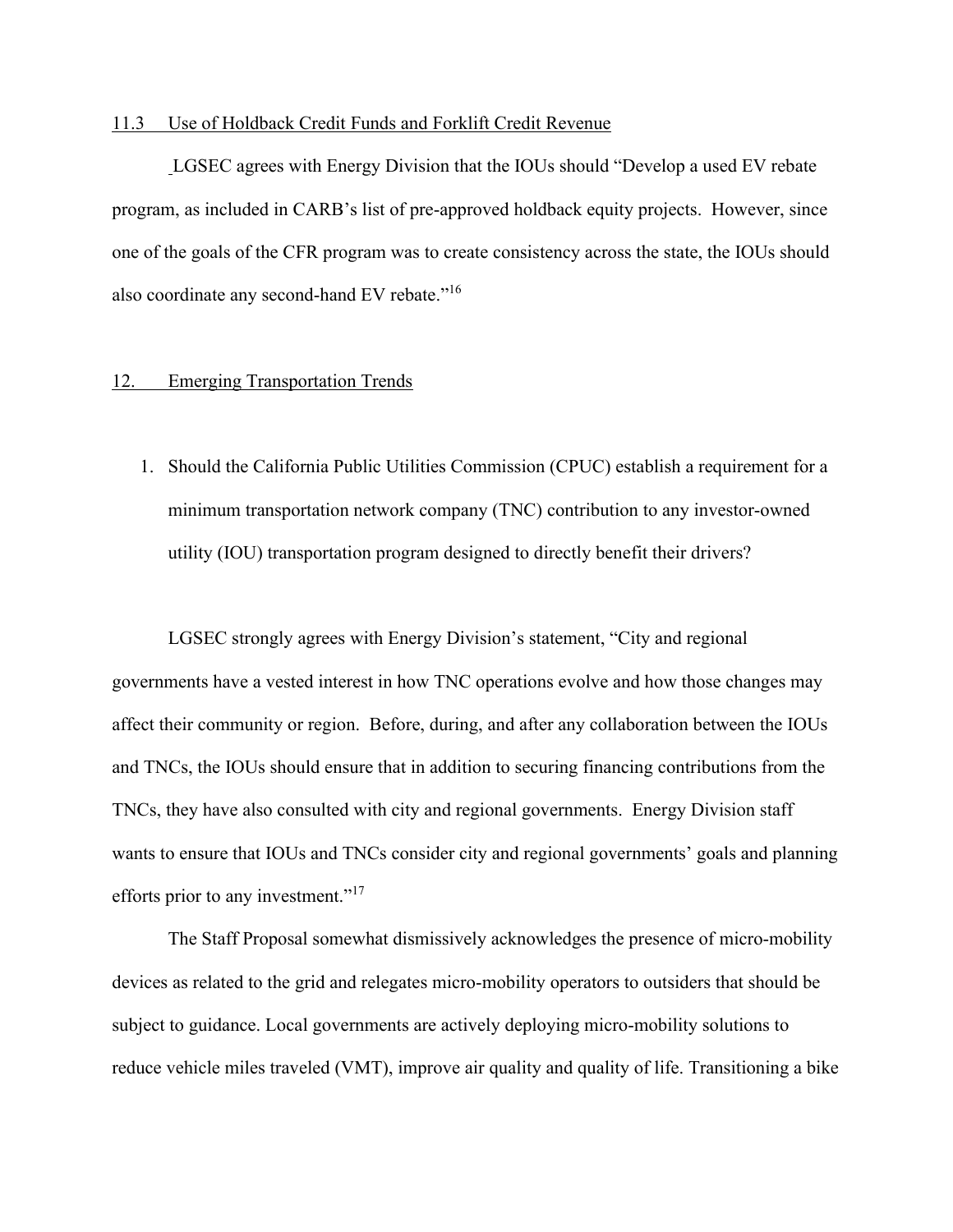share system to electric could result in significant increases in adoption rates, with associated reductions in vehicle ownership. Additionally, micro-mobility devices offer a no- or low-cost option for low-income communities where car ownership may be a luxury.

PAs should assess current micro-mobility offerings and develop goals and programs to electrify and expand this fleet of devices.

## Proposed Scorecard Additions

LGSEC recommends the following additions to the TEF scorecard:

- Number and percentage of local government, transportation network company, rental, package, and trucking fleets that are electrified, by vehicle type and VMT.
- Number of car-sharing hubs, shipping ports, and truck depots electrified.
- Number and percentage of local jurisdictions that have adopted or are offering

Streamlined TE permitting.

Direct or website promotion of PA TE educational and technical resources.

Reach codes for EV-ready or available construction or retrofits.

Local and/or regional EV Readiness Plans or Action Plans, as well as the percent of plans that have been implemented.

• Supplier, fuel source, amount, and percent of kilowatt/hours (kWh) EV charging, as well as kWh charged by battery storage and associated number of storage sites.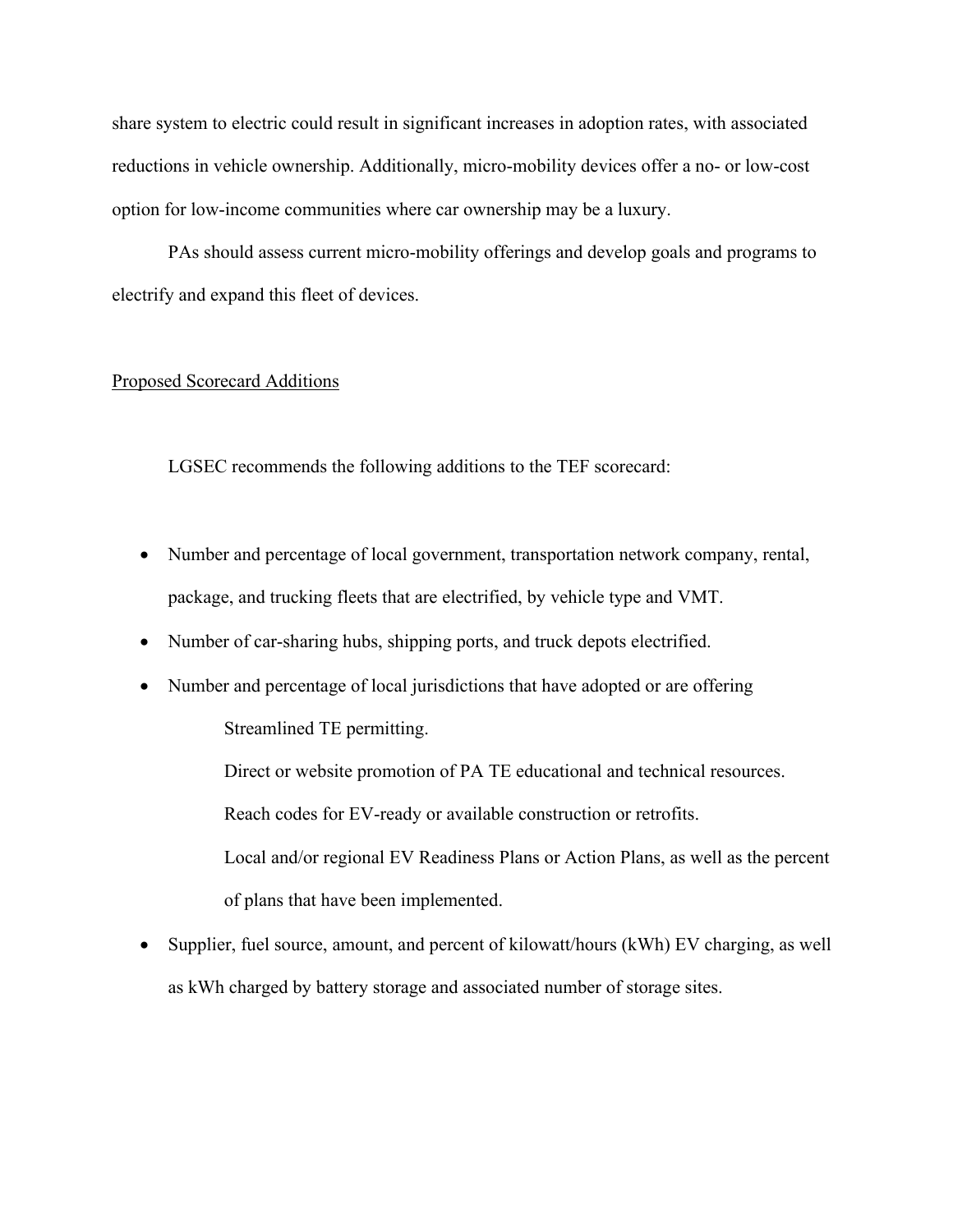- Number of non-vehicular electric mobility device charging stations. VMTs reduced as a result of micro-mobility electrification investment, as compiled through data submitted by micro-mobility providers.
- EV ownership, compared with total vehicle ownership, as compiled with California Department of Motor Vehicle data.
- Engagement with and funding of CBOs as part of TE educational and marketing initiatives

Many scorecard elements would be tracked through LG data sources. In this context, PA's funding submissions should include a monitoring and evaluation plan that offers support and incentives for data collection, standardization and public reporting; or to create a platform that can be activated to collect necessary information, which in turn should be included within the California Analysis Tool for Locational Energy Assessment.

- [3] Page 96
- [4] Page 98
- [5] Page 100 [6] Page 104
- 
- [7] Page 102 [8] Page 104

<sup>[1]</sup> Page 114.

<sup>[2]</sup> Page 71

 $^{[9]}$  Page 118.

<sup>[10]</sup> Page 121. The public health crises, and resulting economic fallout has reduced expected construction activity, at least in the short-term. Se[e https://constructioncoverage.com/research/drop-in-construction-covid-19.](https://constructioncoverage.com/research/drop-in-construction-covid-19) [11] Pages 126 and 127.

<sup>[12]</sup> Page 131.

<sup>[13]</sup> Page 133.

<sup>[14]</sup> Page 143

<sup>[15]</sup> Page 146.

<sup>[16]</sup> Page 146.

<sup>[17]</sup> Page 150.